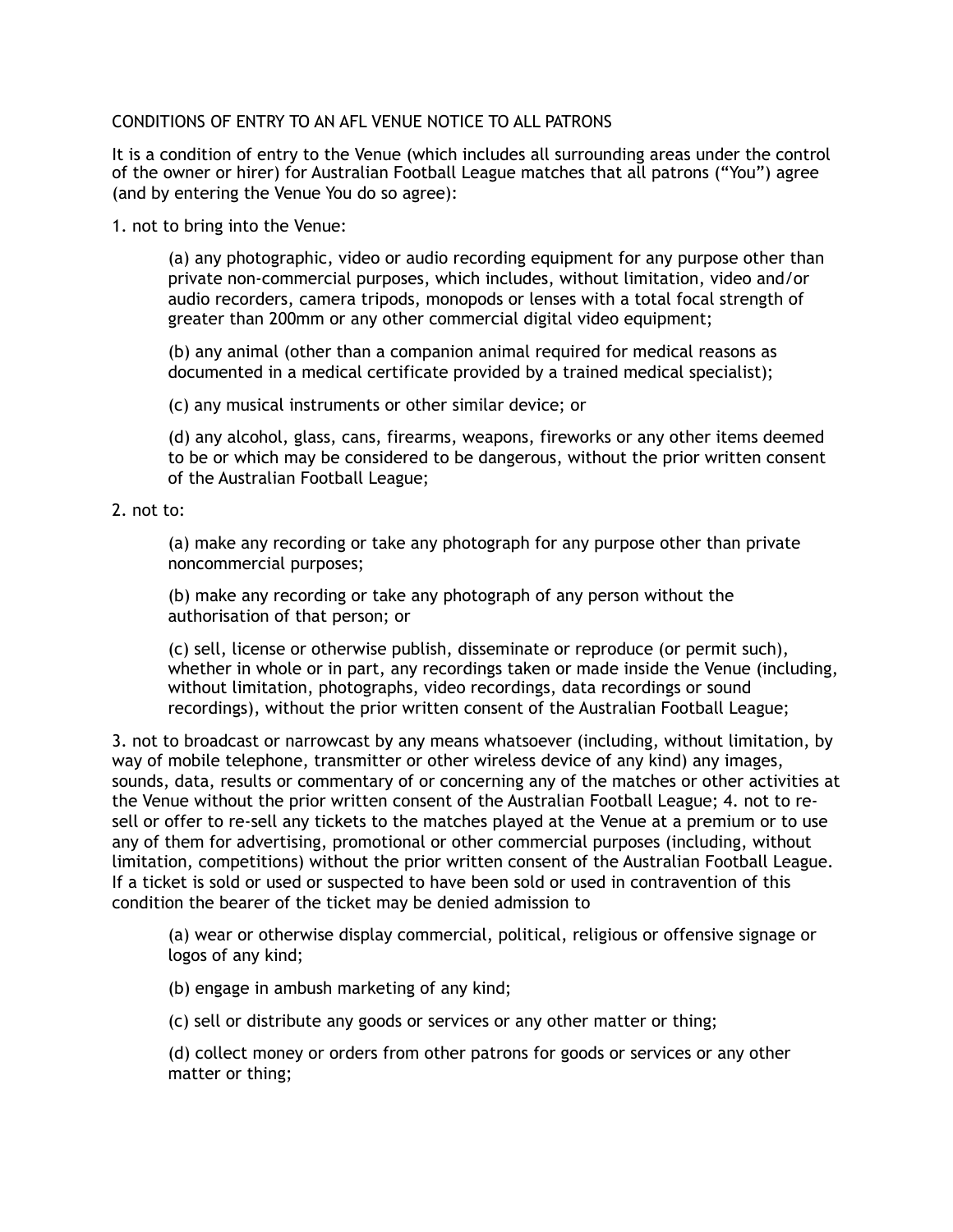(e) inflate, or cause to inflate, any balloon, beach ball, receptacle, device or structure;

(f) conduct public surveys or opinion polls, solicit money, donations or subscriptions from members of the public; or

(g) distribute commercial, political, religious or offensive advertising or other promotional material of any kind, without the prior written consent of the Australian Football League; 6. that entry to the Venue is only permitted to spectators who agree to be searched (including, without limitation, their bags, clothes or other possessions) on entry, and continued presence in the Venue is only permitted to spectators who agree to be searched (including, without limitation, their bags, clothes or other possessions) while in the Venue. AFL reserves the right to inspect and search Your bags regardless of size. This may include visually or physically inspecting the bag and/or seeking Your assistance to remove items from the bag. AFL also reserves the right to conduct 'pat down', 'wanding' or other reasonably personal checks of You as You enter or exit the Venue;

7. that the playing field at the Venue shall be out of bounds at all times and any persons entering the playing field without prior written consent from the Australian Football League will be prosecuted;

8. that You consent to:

(a) the recording of Your likeness and/or voice by any means (including but not limited to audio and visual recordings by television cameras and photographers) (together 'Images"); and

(b) the commercial exploitation, throughout the world, of their Images by any means by the Australian Football League and Its commercial partners without compensation;

9. that You are required to take appropriate care for Your safety including but not limited to sun protection and hydration;

10. that if You are deemed to be, or potentially be, affected by the consumption of alcohol or drugs You may, in the Australian Football League's sole discretion, be refused entry to, or ejected from, the Venue by an authorised event official;

11. that:

(a) You are admitted to the Venue at Your own risk; and

(b) that the Australian Football League shall not be liable for any loss or damage suffered by You or caused by any act or omissions of the Australian Football League;

12. not to do any of the following in or around the Venue:

(a) post, stick, place or attempt to post, stick or place any poster, placard, bill, banner, print, paper or any other advertising material on any building structure, fence, tree, cordon or other thing without the prior written consent of the Australian Football League;

(b) misuse, deface, damage, remove from the Venue or tamper with or attempt to misuse, deface, damage, remove from the Venue or tamper with any building, seat, chair, toilet, sink, table structure, vehicle, craft, truck, pipe, tap, tap fitting, conduit,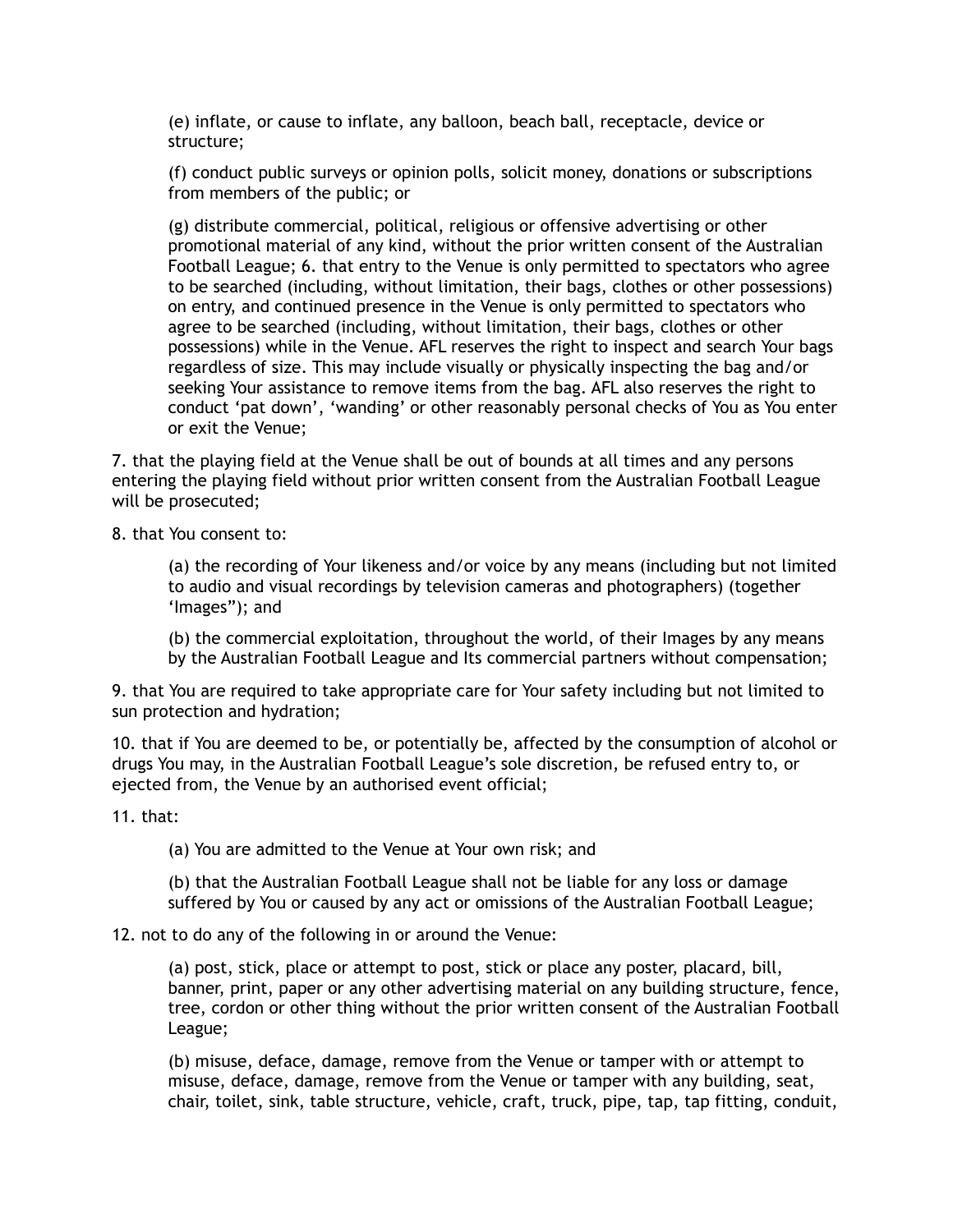electrical equipment, wiring, sign or other thing or excavate or cause to be excavated any part of the area used for any of the matches or other activities at the Venue;

(c) deposit litter, except in a receptacle provided for that purpose;

(d) throw or attempt to throw any stone, bottle, projectile or other object;

(e) engage in any conduct, act towards or speak to any player, umpire or other official or other patron in a manner, or engage in any conduct, which threatens, offends, insults, humiliates, intimidates, disparages or vilifies that other person on any basis including, but not limited to, that other person's race, religion, colour, descent or national or ethnic origin, special ability/disability or sexual orientation, preference or identity;

(f) disrupt, interrupt or behave in any manner that may disrupt or interrupt any of the matches or other activities at the Venue, distract, hinder or interfere with a player, interfere with the comfort of other patrons or their enjoyment of any of the matches or other activities at the Venue;

(g) use indecent or obscene language or threatening or insulting words, or otherwise behave in a threatening, abusive, riotous, indecent or insulting manner;

(h) interfere with, obstruct or hinder the Australian Football League or its employees, agents or contractors in the exercise of their powers, functions or duties;

(i) collect, communicate or transmit any form of commentary, data or other material in relation to the conduct, progress, result or any other aspect of a match taking place at the Venue for any improper purpose, illegal purpose, or unauthorised commercial purpose;

(j) in any way, or seek to in any way, improperly influence the conduct, progress, result or any other aspect of a match taking place at the Venue, or offer to any third party any bribe or other reward to engage in such activities; or

(k) smoke in areas within the Venue;

13. not to hold Yourself out or otherwise promote Yourself or any good or service as being associated with the Australian Football League, club or player where they are not authorised by the Australian Football League to do so;

14. without prejudice to any other rights which the Australian Football League or the Venue owner or hirer may have, that if You contravene any of these conditions of entry You may:

(a) be refused entry to the Venue;

(b) be required by an authorised event official to provide your name, address, photograph and other relevant personal information (Personal Information);

(c) be ejected from the Venue by an authorised event official;

(d) have Your ticket confiscated and/or cancelled without refund or recompense;

(e) be prohibited and disqualified, by means of an Official Banning Notice, from purchasing tickets for and/or entering into any Venue or other function played or conducted under the auspices of the Australian Football League; and/or